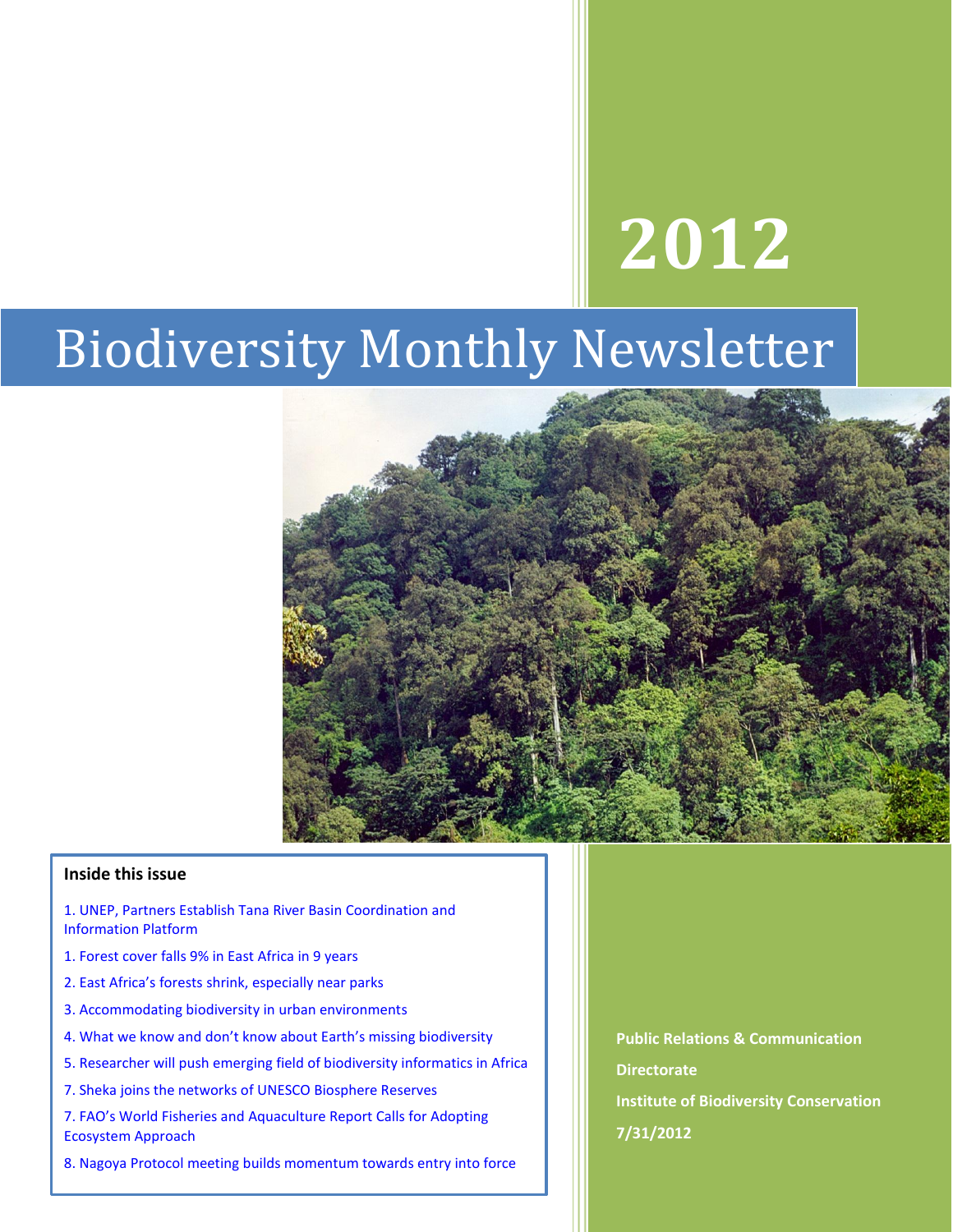# **UNEP, Partners Establish Tana River Basin Coordination and Information Platform**

**25 July 2012**: The UN Environment Program (UNEP) has announced the formation of the Tana Basin Coordination and Information Platform, which it says will focus on promoting the sustainable allocation of the Kenyan river's resources. The Tana Basin covers approximately 20% of Kenya's total land area, supplies 32% of drinking water nationally, and is the country's only source of hydroelectric power.

According to UNEP, current threats to the Tana Basin include deforestation in the upper catchment, through logging to produce timber and charcoal, which adversely affects water quality and quantity, and sand mining. UNEP says that fisheries and agriculture in the basin provide a major source of food and employment. The river delta also is a biodiversity hotspot, and is home to several endangered primate species.

The Tana Basin Coordination and Information Platform is supported by over 100 organizations, including UNEP, other UN bodies, government agencies, national and international NGOs, private companies and research institutes. It will seek to combine these groups' expertise to identify priority issues for ensuring the health and productivity of the Tana River ecosystem.

**Source: biodiversity-l.iisd.org**

# **Forest cover falls 9% in East Africa in 9 years**

**July 31, 2012** Forest cover in East Africa has dropped by 9.3 percent from 2001-2009, according to a new paper published in the open-access journal PLoS ONE. Looking at 12 countries in the region, the scientists found that, worryingly, forests were particularly hard hit near protected areas. Usually thought of as a region of vast savannas, such as the Serengeti, East Africa is also home to incredibly bio diverse tropical forests, including coastal forests, rich mountain forests, and the eastern portion of the Congo Rain-forest.

"Large areas of evergreen forests have been lost from East Africa during the 20th century resulting in carbon emissions, reduced habitat for forest dependent biodiversity, and reduced availability of essential ecosystem services," the researchers write. "Initial conservation efforts in East Africa, like elsewhere, focused on creating protected areas.

However, the study finds that protected areas do not always live up to conservation goals. According to the study, 46 percent of East Africa's National Parks lost forest cover in the last decades. Worse, 50 percent of Nature Reserves is losing a cumulative 5.3 percent of forest cover, 61 percent of Forest Reserves (-3.5 percent), and 92 percent of Game Parks (-24.4 percent) lost forests. Just outside of protected areas, forests were particularly vulnerable, with buffer zones losing forest at an even faster clip.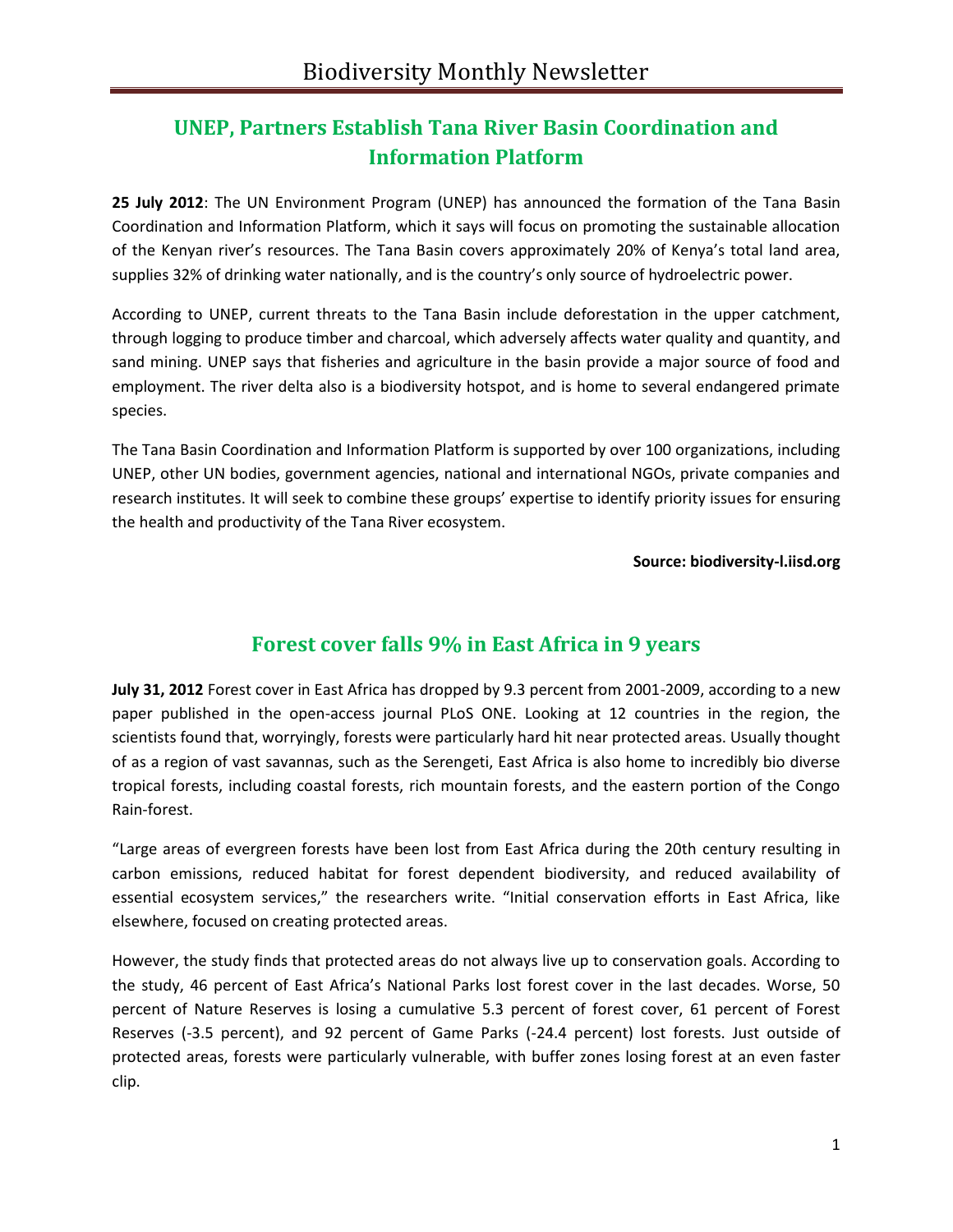The study also found some evidence for leakage — that protecting forests in parks simply lead to increased deforestation outside protected boundaries — but cautions that more research is needed.

Booming populations and the ease of accessing a particular were the two main drivers for deforestation in the region, according to the study. Local people clear forests for agriculture, grazing land, and for charcoal to burn. Roads are bringing more people to the edges of protected areas, where, in some cases, forest loss was more severe than national rates. Commercial logging, both legal and illegal, is also taking a toll.

The best way to mitigate deforestation in the region is not to keep locals out however, says the study. In fact, current data "suggests that involving local communities in forest management improves forest conservation outcomes," the scientists write. They point to Kenya's Mukogodo Forest Reserve and Tanzania's Vumari Forest Reserve as innovative conservation areas that allow community participation and resource collection, and note that Tanzania's Participatory Forest Management (PFM) program is a model worth emulating.

#### **mongabay.com**

#### **East Africa's forests shrink, especially near parks**

**31 Jul 2012** Forests in East Africa have shrunk over the past years, especially around the fringes of parks, complicating efforts to protect wildlife and fight climate change, a study showed on Monday. The report indicated that forest cover decreased by about 9.3 percent overall from 2001-09 in about 12 nations studied. Losses were biggest in Uganda and Rwanda, while only southern Sudan – which is now the independent country South Sudan – made fractional gains.

"The decrease in forest cover is strongest just outside protected areas," Rob Marchant of the University of York, who coordinated the study in the journal PLOS One by experts in Britain, Denmark and the United States, told Reuters.

"Outside the parks there is very little legislation to prevent people from chopping down trees for timber or charcoal," he said. The study concluded there had been "mixed success" for protected areas in East Africa.

Population growth outside parks puts pressure on species of animals and plants. Loss of forests contributes to climate change – trees soak up carbon dioxide, the main greenhouse gas, when they grow and release it when they burn or rot.

The losses of forests were high in bands 10 km (6 miles) from parks and other protected areas, where many people were drawn to live by jobs in forest management or tourism. National Park Forests increased by 3.2 percent Overall thanks largely to successful expansion in Tanzania. Forests in 26 of 48 national parks got bigger or stayed the same size, while they shrank in the remaining 22. Marchant said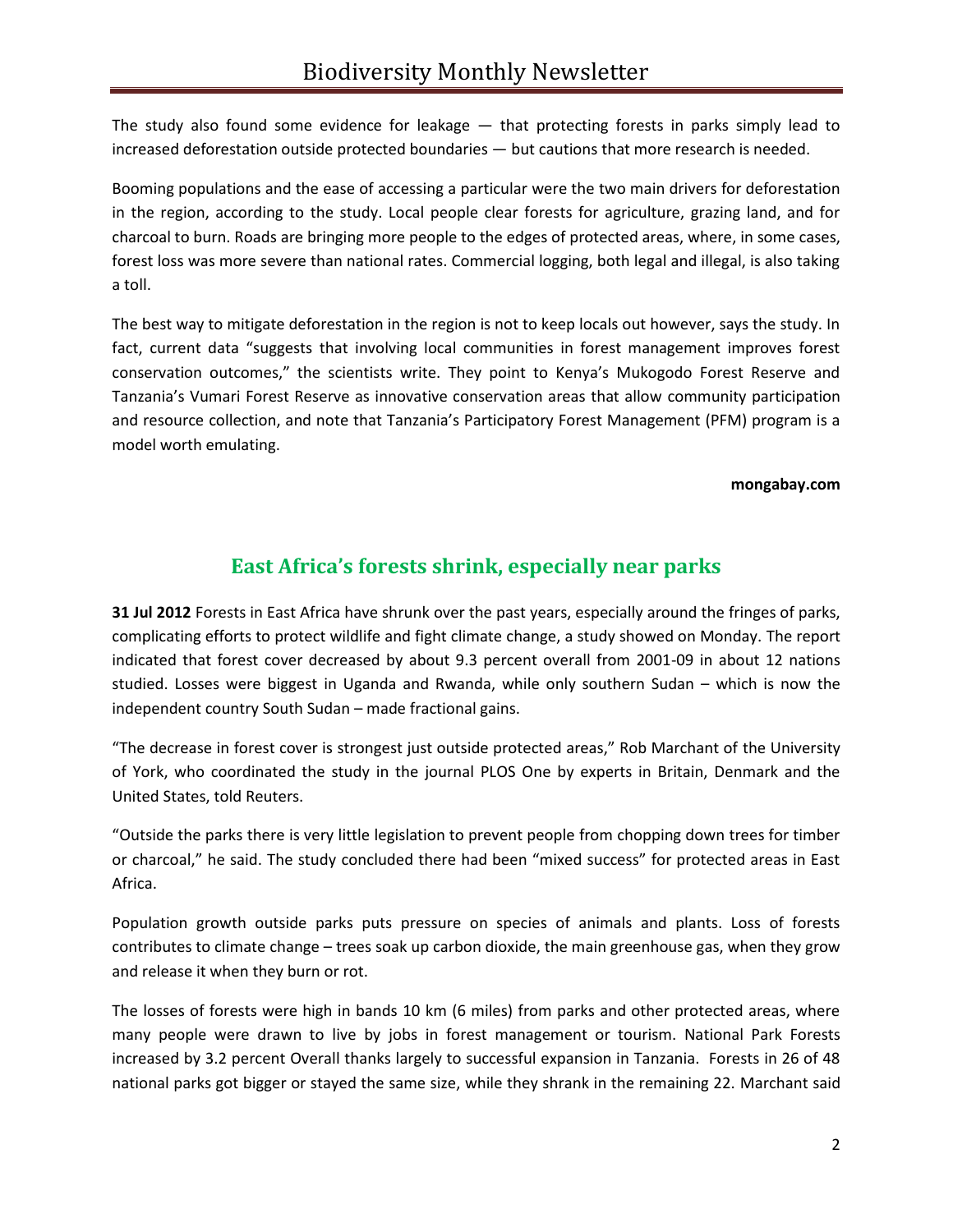the study also showed the difficulties of designing U.N. schemes meant to reward countries for preserving their forests as a way to slow global warming.

**Source: Reuters // Reuters**

**By Environment Correspondent**

### **Accommodating biodiversity in urban environments**

Retrofitting urban areas so that they are sensitive to and encourage biodiversity is a challenge, but a necessary one if we are to prevent continued species decline

One of the many issues affecting the world's biodiversity today, habitat destruction, is often cited as the main contributing factor. Cities and urban populations are expanding at a rapid rate, with ecologically sensitive areas increasingly at risk of becoming lost within their fabric and fragmented to a level where they cease to function. A recent paper in the journal Tree (Trends in Ecology & Evolution) also points out that urban areas are now expanding in nonlinear ways; a marked contrast to previous developments, which were slowly added to the periphery of urban centers. This is likely to mean that new developments, which are often considerable in size and in some cases towns in their own right, will severely, reduce habitat availability and disrupt what remains of the urban landscape.

2010 was the International year of Biodiversity which has widely been hailed as a missed opportunity to reverse the trend of biodiversity loss, particularly by western leaders. On the back of 2010, the Decade on Biodiversity has been announced by the United Nations in a hope that targets can be reached this time. In trying to meet these targets new developments must start to incorporate a significant level of retained habitats, where these exist, together with habitat creation and green infrastructure.

The MEMO (Mass Extinction Monitoring Observatory) is one project, conceived by stone carver and project director Sebastian Brooke, designed to raise awareness and understanding of the issue of biodiversity. The project, currently in the engineering design process, will be sited on the Isle of Portland on the south coast of Britain and will take the form of a monument to the world's extinct species, together with a biodiversity education center. David Adjaye's architectural design for MEMO is a continuous spiral of stone inspired by the Portland Screw (a turreted gastropod fossil found in the area) lined with the carved images of the 860 species that have become extinct since the demise of the Dodo. The carvings are viewed from an interior ramp spiraling upwards around a central void, and the architecture itself will provide many creative teaching opportunities; from the lichens that will grow on it, to the role of limestone deposition in the global carbon cycle. There are also openings suitable for nesting birds, with the structure designed to act as a continuation of the surrounding cliffs.

Portland's quarries are full of potential for natural renewal and, like all limestone; Portland itself is largely comprised of the bodily remains of ancient creatures. It is an area internationally important for limestone plants, lichens, butterflies and birds. The building of MEMO will entail ten acres of quarry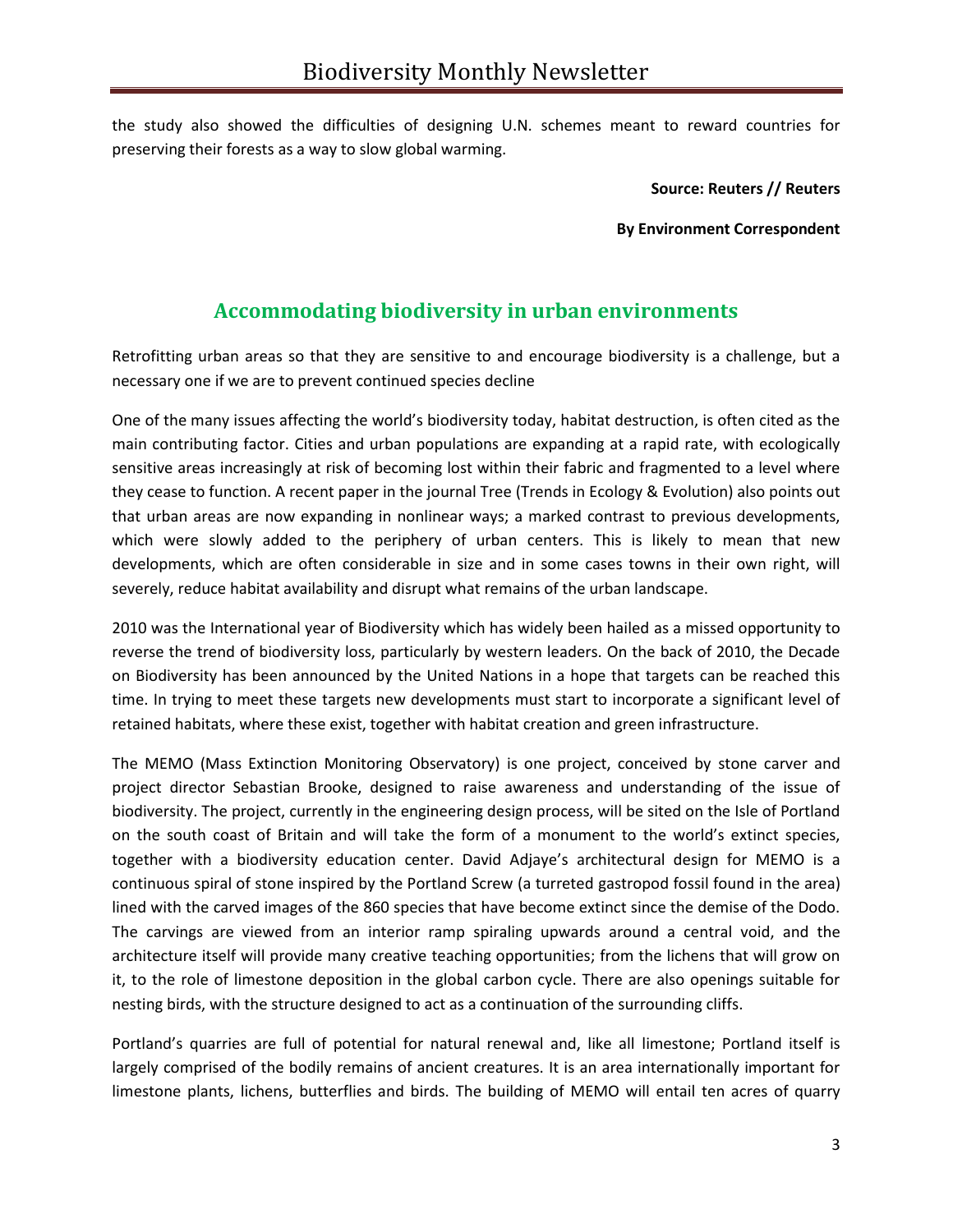being permanently restored to species rich limestone grassland to form part of the coast-to-coast Portland Quarry Park. Located on what is known as Dorset's UNESCO 'Jurassic Coast', the overarching ambition of the project is to showcase evidence of biodiversity that has not been maintained in the past to initiate action and bring about preservation in the future.

Above and beyond this, for new developments to accommodate and incorporate existing natural habitats, action needs to be taken in a coherent manner. It can be difficult to apply ecological principals into a development, particularly large master plans that have already been designed, as habitats can be difficult to re-create. However, where healthy habitats are present on a proposed development site, designers should look to retain these and use them as a framework to work around. This is likely to mean that a larger area will be required for a given population, but will also ensure that habitats are maintained and, importantly, can be linked together.

What about our existing city areas; can we really incorporate biodiversity into the concrete jungle? Although attitudes are changing, there are still designers and architects that support leaving our cities as places for mankind only.

Encouragingly, we have seen projects that have been completed with these considerations in mind. A regeneration scheme southeast of Kingsland High Street and Dalston Lane in London, for example, saw residential, commercial and community space use green roofs to promote biodiversity opportunities, alongside the required environmental impact assessment which considered air quality, ecology, transport and waste. Elsewhere, schemes like Pocket Habitat use 'plant pockets', made from environmentally friendly material and containing recycled substrates and wildflower seeds, to form a moveable, continuous vegetated surface on new and existing roofs to promote biodiversity.

#### **The guardian**

#### **What we know and don't know about Earth's missing biodiversity**

**July 17, 2012** Most of the world's species are still unknown to science although many researchers grappled to address the question of how many species there are on Earth over the recent decades. Estimates of non-microbial diversity on Earth provided by researchers range from 2 million to over 50 million species, with great uncertainties in numbers of insects, fungi, nematodes, and deep-sea organisms.

Some groups of species, such as plants and birds, are well-known, with scientists discovering relatively few new ones each year. For insects and fungi, however, it is almost impossible to guess how many unknown species there are.

These findings were revealed in a first-ever study by researchers from the National University of Singapore (NUS), James Cook University in Australia, Microsoft Research in the United Kingdom and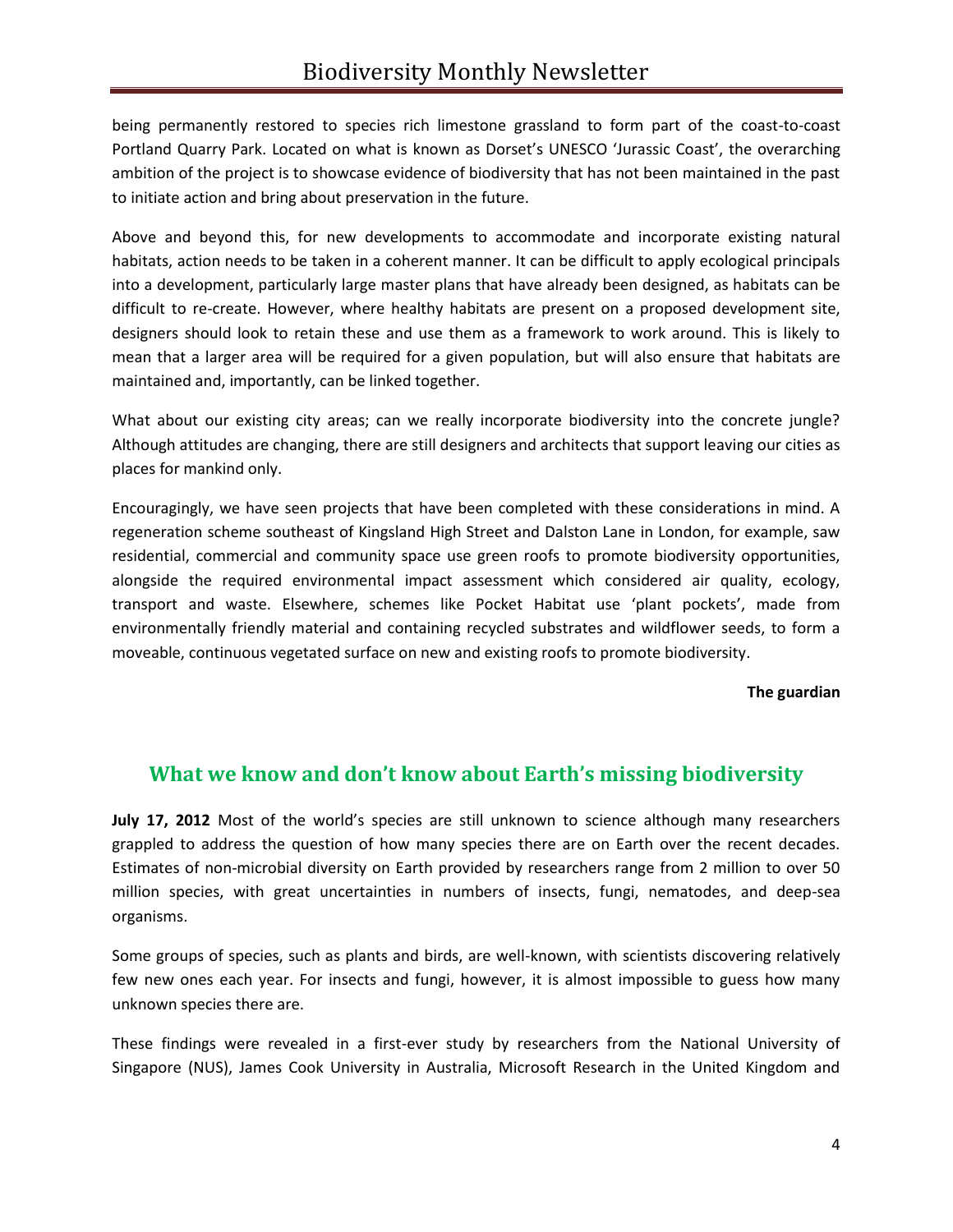Duke University in the United States, and was first published in Trends in Ecology & Evolution on 10 July 2012.

#### **Unknown Biodiversity: Estimates**

In their study, Scheffers and his colleagues collated information from numerous studies that attempt to estimate numbers and characteristics of unknown biodiversity. What may seem like straight forward questions about Earth's biodiversity are "deceptively complex," warned the researchers.

"What we do know," said lead researcher Brett R. Scheffers, who is from the Department of Biological Sciences at NUS, "is that these unknown species are likely living in places where they are in danger of extinction, and that we could lose many before we realize how valuable they are."

The report suggests that many of these species are important for medicine, water purification and provide numerous other services for humanity. For instance, a group of marine snails — the cone snail — is important for drug development ranging from pain killers to treatment of neurological diseases. Many species of these snails are newly discovered, and there is likely many more still waiting to be discovered.

#### **Major Challenges**

The researchers pointed out major challenges that complicate biodiversity inventory. These include accidentally assigning two different species the same name, and animals that look nearly identical and can therefore only be identified by genetic analyses.

Co-author Dr. Lucas Joppa from Microsoft Research in Cambridge, United Kingdom said, "Missing species will likely be hard to find, such as deep-sea organisms, high mountain species or those species that live beneath the ground. Missing biodiversity will be small — both in body size and the amount of area that they live in. This is a concern as both of these factors relate to a species vulnerability to environmental disturbances."

Although these challenges present real struggles for future records, Scheffers and his colleagues stress that progress is being made. Novel techniques, such as DNA barcoding, new databases and crowdsourcing, could greatly accelerate the rate of species discovery.

#### **Science Daily**

# **Researcher will push emerging field of biodiversity informatics in Africa**

**July 13, 2012** the term "biodiversity informatics" may not set the average person's heart aflutter. Yet, this emerging field is revolutionizing conservation efforts, public health and agriculture in parts of the world.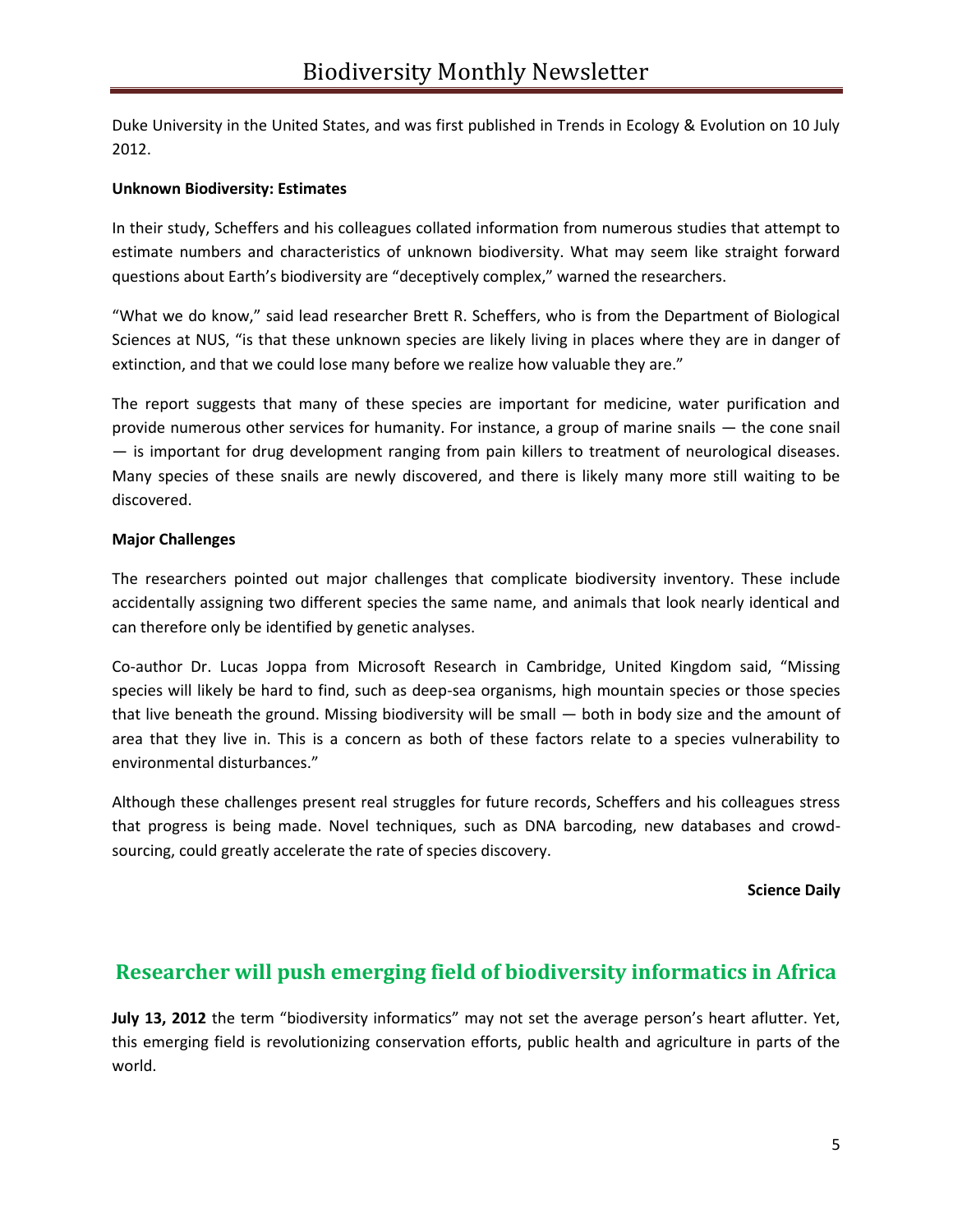Now, a researcher at the University of Kansas is ready to bring comprehensive training in biodiversity informatics to students and scientists across Africa.

"Biodiversity informatics is about how to develop, integrate and use information about life on Earth," said Town Peterson, University Distinguished Professor of Ecology and Evolutionary Biology and curator in the Biodiversity Institute. "We have a lot of raw data about biodiversity, which is to say we know places where particular species have been seen. But turning those raw data into usable information is a much bigger challenge."

In Africa, as in much of the world, there is scant availability of training in this important discipline. This is about to change. With funding from the JRS Biodiversity Foundation, Peterson will lead multiple training sessions in four African nations: Ghana, South Africa, Kenya and Egypt.

"The people doing the training will come from around the world, and the trainees will be a range of people, from people in decision-making situations, such as a ministry of natural resources, to professors, graduate students and undergrads," said Peterson.

"We're going to focus on people with the promise to take this training and put it to good use." What's more, Peterson and his team will make videos of the training sessions, along with other learning materials, available on the Internet for anyone to access.

He calls it a free online "biodiversity informatics university." "You have a field that's relatively new," said the KU researcher. "Being able to analyze biodiversity patterns worldwide is not something that's been feasible in terms of data availability for very long. This field emerged just in the last 10 to 20 years. It requires a fair amount of technology and access to the Internet.

So not just Africa, but people all over the world, including in the U.S., are looking for means of obtaining quality training in terms of how you learn these techniques. The in-person training will be in Africa, but the training materials will then be made available worldwide." The training could significantly enhance efforts in Africa and elsewhere in several important fields. "Say a country has the will to protect its natural resources in biodiversity, but may not have good information about where protection should be focused," said Peterson.

"If you want to have maximum effect, you need to know where each species is. Think of the national parks in the U.S.: here you have the Rockies, the Appalachians, the Great Plains and California. But if you were starting from zero and setting up a national park system, where would you protect first? Take that question to any number of countries in Africa, and there are data out there, but they are raw. So you need to organize the data and have a framework for analyzing and interpreting the results."

#### **KU ornithology news**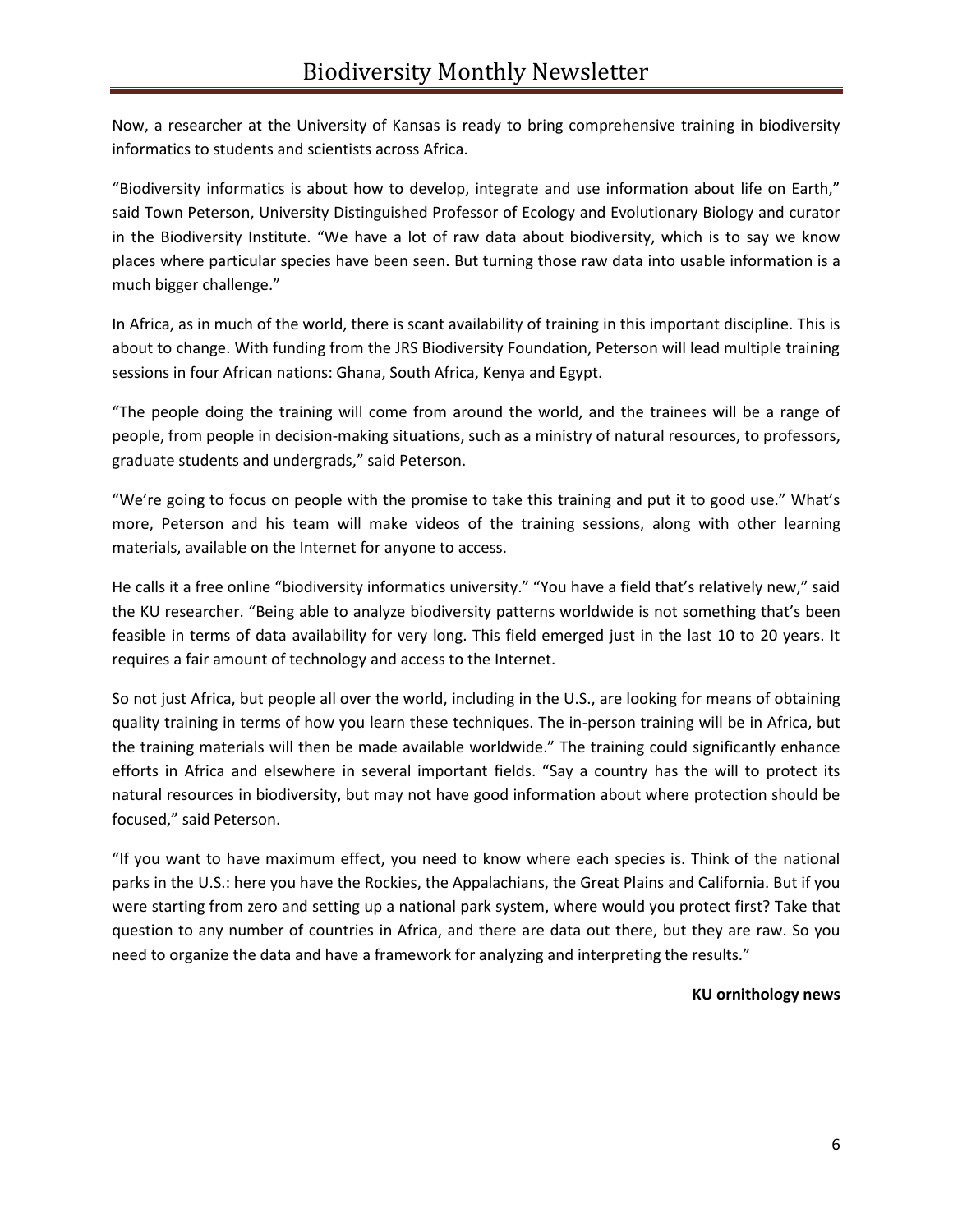# **Sheka joins the networks of UNESCO Biosphere Reserves**

**July 17th, 2012** The International Coordinating Council of UNESCO's Man and the Biosphere Program (MAB), meeting in Paris from 9 to 13 July, has added 20 new sites, including two trans boundary, to the World Network of Biosphere Reserves (WNBR). The network now includes 598 reserves in 117 countries.

Biosphere Reserves were inscribed in Haiti, Kazakhstan, and Sao Tome and Principe for the first time this year.

Biosphere Reserves are areas designated under UNESCO's Man and the Biosphere (MAB) Program to serve as places to test different approaches to integrated management of terrestrial, freshwater, coastal and marine resources and biodiversity. Biosphere Reserves are thus sites for experimenting with and learning about sustainable development.

Sheka, Ethiopia, covers a total area of 238,750 ha and consists of forests, bamboo thickets, wetlands, agriculture lands, rural settlements and towns. The forest in Sheka which is also part of the Southwest Highlands Forests of Ethiopia is important for the conservation of the Afromontane forest vegetation types, especially the Afromontane Rainforest and Alpine Bamboo thickets. The area is rich in plant and animal life with over 38 threatened species of flora and fauna. The local population is deeply committed to maintaining the integrity of the ecosystem through the practice of ecologically sustainable agriculture.

**Source: unesco.org**

# **FAO's World Fisheries and Aquaculture Report Calls for Adopting Ecosystem Approach**

**9 July 2012:** The Food and Agriculture Organization of the UN (FAO) have released the 2012 edition of its flagship publication, "The State of World Fisheries and Aquaculture." The report underscores fisheries' and aquaculture's contribution to global food security and economic growth, but warns that they are threatened by poor governance, weak fisheries management regimes, conflicts over the use of natural resources, and the persistent use of poor fishery and aquaculture practices.

Noting that promotion of sustainable fishing and fish farming can provide incentives for wider ecosystem stewardship, the report calls for the "greening" of fisheries and aquaculture. It urges the adoption of an ecosystem approach to fisheries and aquaculture with fair and responsible tenure systems, to turn resource users into resource stewards.

The report includes sections on: mainstreaming gender in fisheries and aquaculture; improved preparedness for and effective response to disasters in fisheries and aquaculture; managing recreational fisheries and their development; barriers to achieving low-impact, fuel-efficient fishing; putting into practice the ecosystem approach to fisheries and aquaculture; effects of fisheries management policies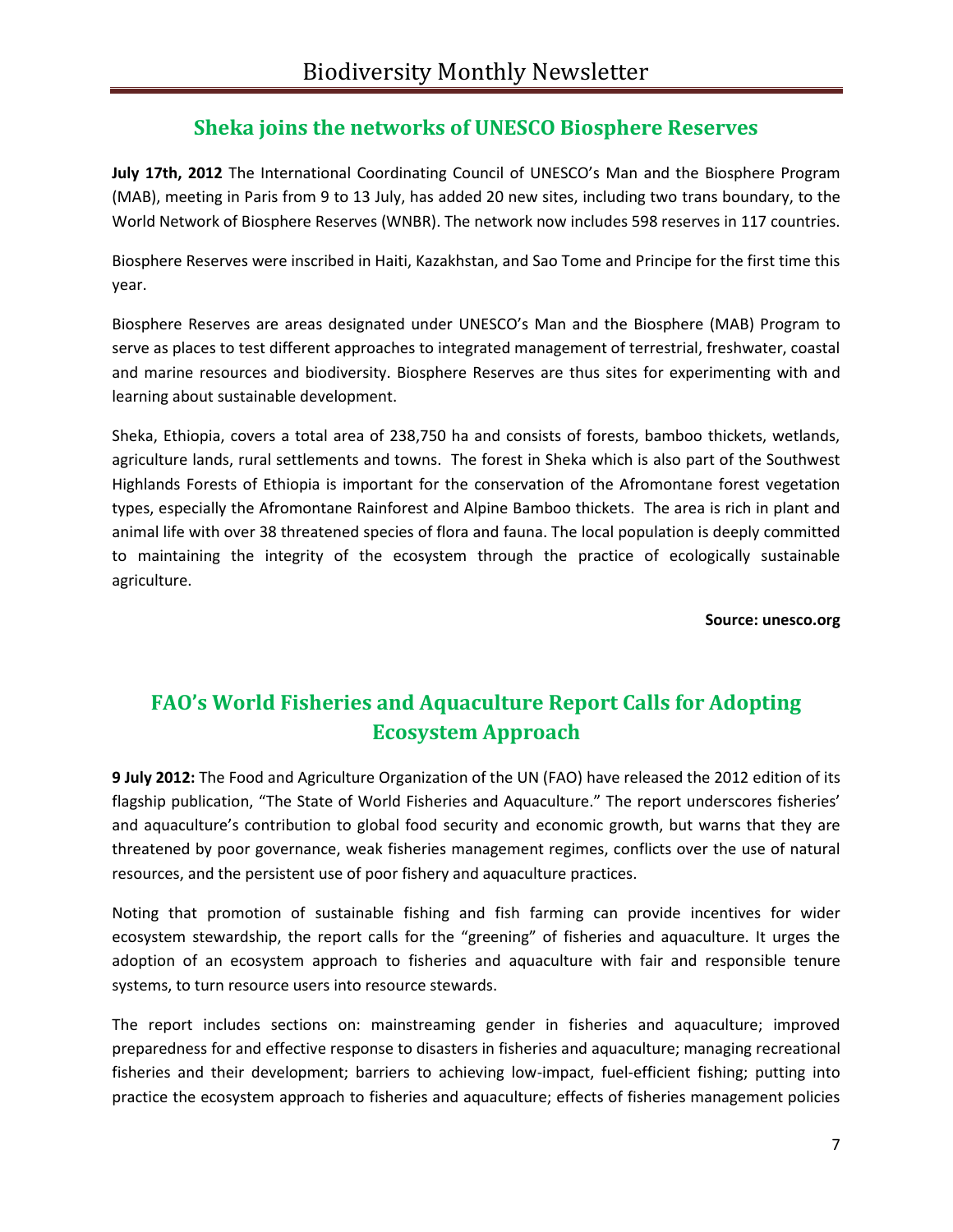on fishing safety; climate change and food safety; marine protected areas (MPAs) as a tool for the ecosystem approach to fisheries; global guidelines on ecolabelling and certification in capture fisheries and aquaculture; the role of capture fisheries in a global sustainable food production system; and capture fisheries as targets of efforts to reduce resource use and greenhouse gas (GHG) emissions.

**Source: [http://uncsd.iisd.org](http://uncsd.iisd.org/)**

# **Nagoya Protocol meeting builds momentum towards entry into force**

**6 July 2012.** With a spirit of compromise and constructive engagement, Governments concluded a weeklong meeting where they advanced in the preparations for the entry into force of the Nagoya Protocol on Access and Benefit-sharing.

At the second meeting of the Intergovernmental Committee for the Nagoya Protocol (ICNP), held in New Delhi this week, some 500 delegates agreed on recommendations relating to key issues for the entry into force and implementation of the ground-breaking treaty on the use of genetic resources.

The Nagoya Protocol on Access to Genetic Resources and the Fair and Equitable Sharing of Benefits Arising from Their Utilization, agreed in 2010 at the tenth meeting of the Conference of the Parties to the Convention on Biological Diversity, will enter into force 90 days after 50 Parties have ratified it. As of today, five countries have ratified and 93 have signed.

During the meeting of the Intergovernmental Committee, Parties demonstrated their commitment to early ratification of the Protocol and their ongoing efforts to expedite the required domestic procedures to that effect. It is expected that before the end of the year a number will have completed the necessary domestic steps and formally deposited their instrument of ratification with the Secretary-General The Committee advanced recommendations on compliance, capacity-building, awareness-raising, a clearinghouse, guidance to the financial mechanism, resource mobilization and a global mechanism for benefitsharing in preparation for the first meeting of the governing body of the Protocol, which is expected to take place in 2014.

The Committee also forwarded recommendations regarding the Nagoya Protocol to the upcoming eleventh meeting of the Conference of the Parties to the Convention on Biological Diversity (COP 11) which is scheduled to take place in Hyderabad, India from 8 to 19 October 2012. COP 11 will be asked to ensure that continued support can be provided for awareness-raising and capacity-building in support of ratification of the Protocol. The Committee also recommended to the Conference of the Parties that it should hold another meeting in order to complete its work in preparation for entry into force of the Protocol.

Braulio Ferreira de Souza Dias, Executive Secretary to the Convention on Biological Diversity said: "Parties have demonstrated that they are committed to bringing the Nagoya Protocol into force. Their